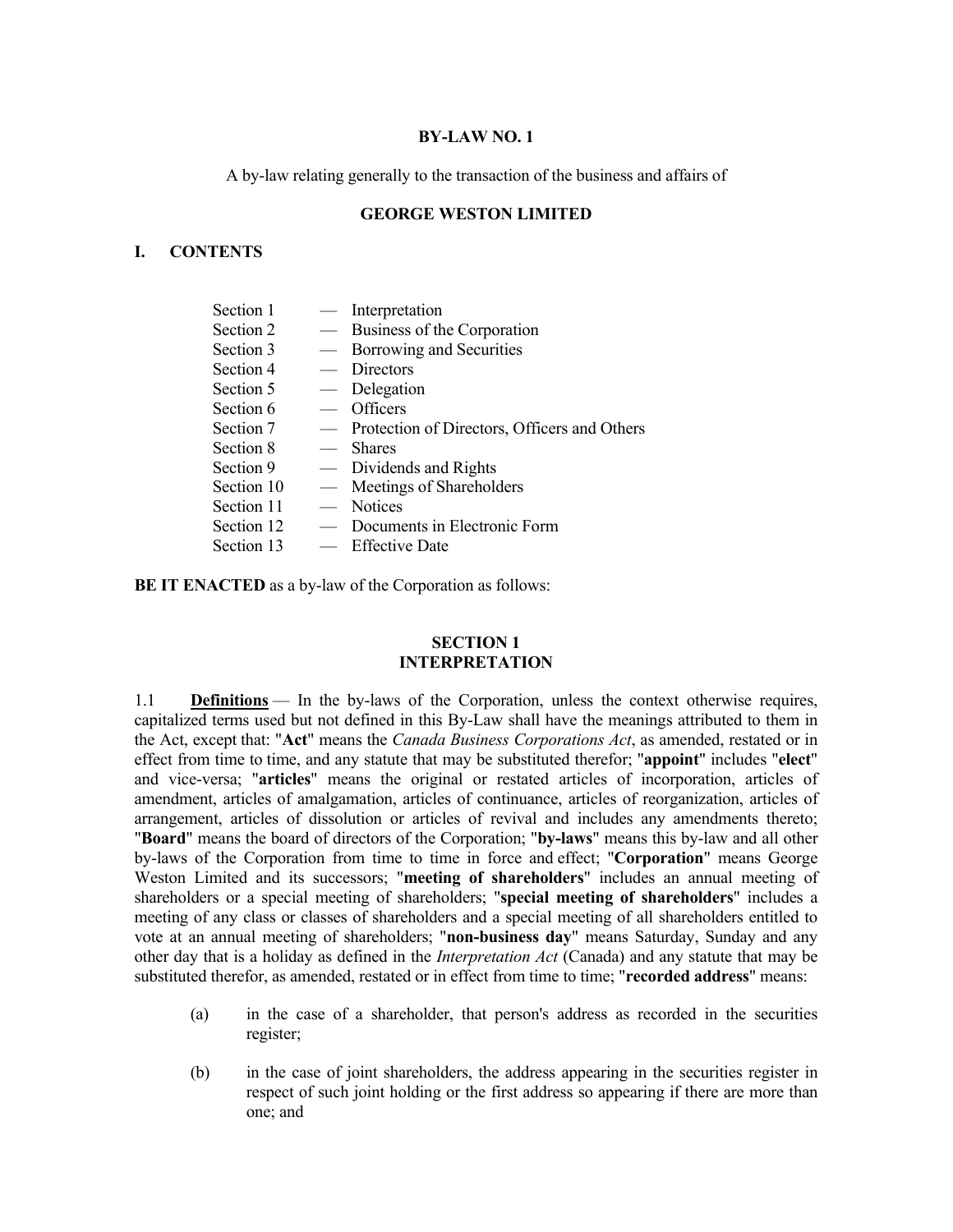(c) in the case of a director, officer, auditor or member of a committee of the Board, that individual's latest address as recorded in the records of the Corporation; "**Regulations**" means the regulations made under the Act, as amended, restated or in effect from time to time; and "**signing officer**" means, in relation to any instrument, any person authorized to sign the instrument on behalf of the Corporation by Section 2.2 or by a resolution passed pursuant thereto.

1.2 **Interpretation** — Words in the singular include the plural and vice-versa, words in one gender include all genders, and words importing persons include individuals, bodies corporate, partnerships, trusts and unincorporated organizations.

### **SECTION 2 BUSINESS OF THE CORPORATION**

2.1 **Corporate Seal** — The Corporation may have one or more different corporate seals which may be adopted or changed from time to time by the Board, on which the name of the Corporation appears in the language or one or more of the languages set out in the articles.

2.2 **Execution of Instruments** — Deeds, transfers, assignments, contracts, obligations, certificates and other instruments may be signed on behalf of the Corporation by any two (2) of the directors or officers. In addition, the Board may from time to time direct the manner in which and the person or persons by whom any particular instrument or class of instruments may or shall be signed. Any signing officer may affix the corporate seal (if any) to any instrument. Any signing officer may certify a copy of any instrument, resolution, by-law or other document of the Corporation to be a true copy thereof.

2.3 **Execution in Counterpart** — Any articles, notice, resolution, requisition, statement or other document required or permitted to be executed in several documents of like form each of which is executed by all persons required or permitted, as the case may be, to do so, shall be deemed to constitute one document and to bear date as of the date of execution thereof by the last person.

2.4 **Banking Arrangements** — The banking business of the Corporation including, without limitation, the borrowing of money and the giving of security therefor, shall be transacted with such banks, trust companies or other bodies corporate or organizations as may from time to time be designated by or under the authority of the Board. Such banking business or any part thereof shall be transacted under such agreements, instructions and delegations of powers as the Board may from time to time prescribe or authorize.

2.5 **Voting Rights in Other Bodies Corporate** — The signing officers of the Corporation may execute and deliver proxies and arrange for the issuance of voting certificates or other evidence of the right to exercise the voting rights attaching to any securities held by the Corporation. Such instruments, certificates or other evidence shall be in favour of such person or persons as may be determined by the officers executing such proxies or arranging for the issuance of voting certificates or such other evidence of the right to exercise such voting rights. In addition, the Board may from time to time direct the manner in which and the person or persons by whom any particular voting rights or class of voting rights may or shall be exercised.

2.6 **Withholding Information from Shareholders** — Subject to the Act, no shareholder shall be entitled to discovery of any information respecting any details or conduct of the Corporation's business which, in the opinion of the Board, it would be inexpedient or not in the interests of the shareholders or the Corporation to communicate to the public. The Board may from time to time determine whether and to what extent and at what time and place and under what conditions or regulations the accounts, records and documents of the Corporation or any of them shall be open to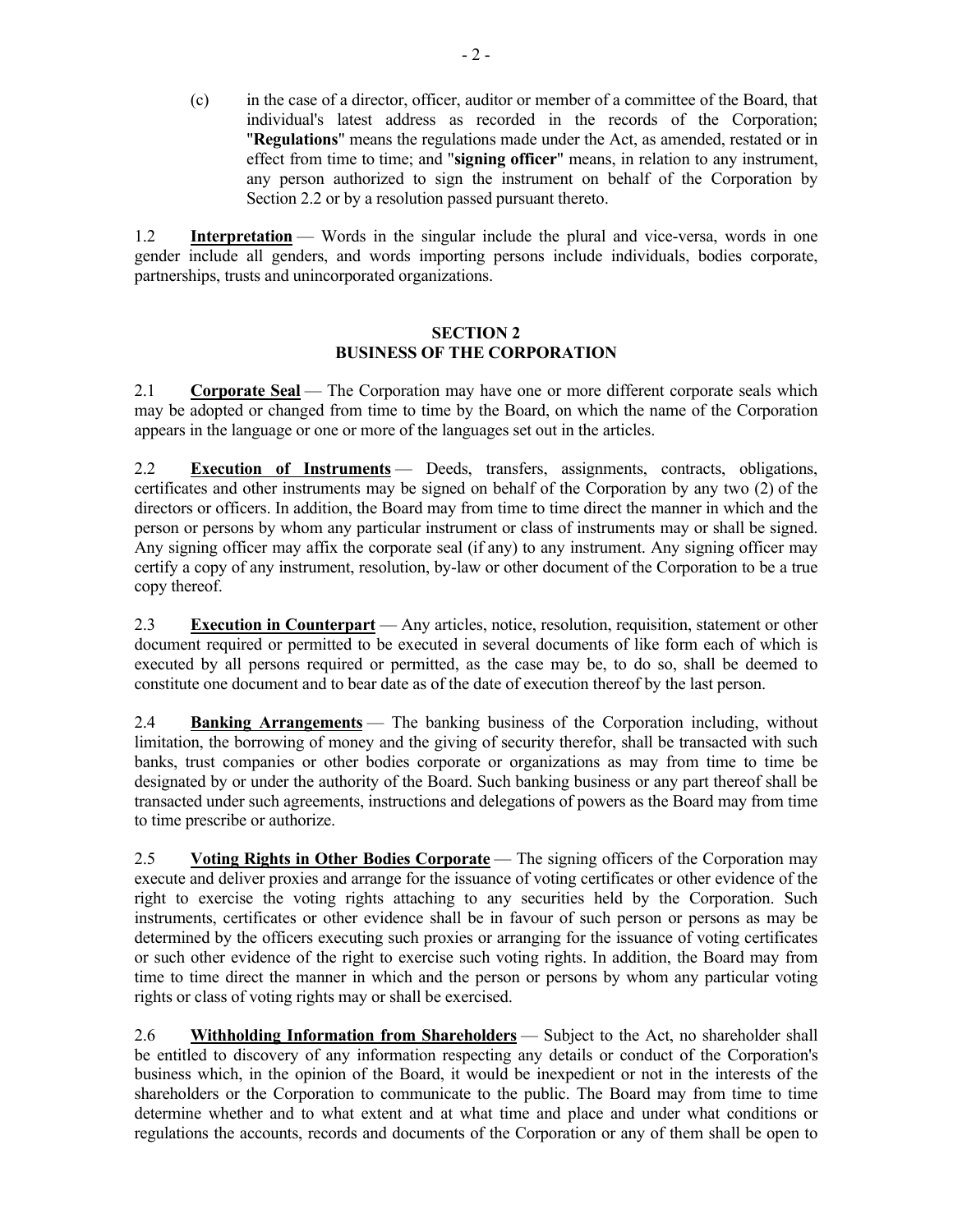the inspection of shareholders and no shareholder shall have any right of inspecting any account, record or document of the Corporation except as conferred by the Act or authorized by the Board or by resolution passed at a meeting of shareholders.

#### **SECTION 3 BORROWING AND SECURITIES**

3.1 **Borrowing Power** — Without limiting the borrowing powers of the Corporation as provided by the Act, the Board may from time to time on behalf of the Corporation, without authorization of the shareholders:

- (a) borrow money on the credit of the Corporation;
- (b) issue, reissue, sell, pledge or hypothecate bonds, debentures, notes or other evidences of indebtedness of the Corporation, whether secured or unsecured;
- (c) give a guarantee on behalf of the Corporation to secure performance of any present or future indebtedness, liability or obligation of any person; and
- (d) mortgage, hypothecate, pledge or otherwise create a security interest in all or any currently owned or subsequently acquired real or personal, movable or immovable, property of the Corporation including book debts, rights, powers, franchises and undertakings, to secure any such bonds, debentures, notes or other evidences of indebtedness or guarantee or any other present or future indebtedness, liability or obligation of the Corporation.

The Board may from time to time delegate to one or more of the directors and officers of the Corporation as may be designated by the Board all or any of the powers conferred on the Board in this Section 3.1 to the extent and in the manner as the Board shall determine at the time of such delegation.

Nothing in this Section limits or restricts the borrowing of money by the Corporation on bills of exchange or promissory notes made, drawn, accepted or endorsed by or on behalf of the Corporation.

3.2 **Delegation** — The Board may from time to time delegate to a committee of the Board, a director or an officer of the Corporation or any other person as may be designated by the Board all or any of the powers conferred on the Board by Section 3.1 or by the Act to such extent and in such manner as the Board shall determine at the time of each such delegation.

#### **SECTION 4 DIRECTORS**

4.1 **Number of Directors and Quorum** — The Board shall consist of the number of directors specified in the articles, except that if the articles provide for a minimum and maximum number of directors, the Board shall consist of the number of directors determined from time to time by the Board within such minimum and maximum. At least two directors shall not be officers or employees of the Corporation or any of its affiliates. A majority of the number of directors so specified or determined shall constitute a quorum at any meeting of the Board.

4.2 **Qualification** — No person shall be qualified for election as a director:

(a) if the person is less than 18 years of age;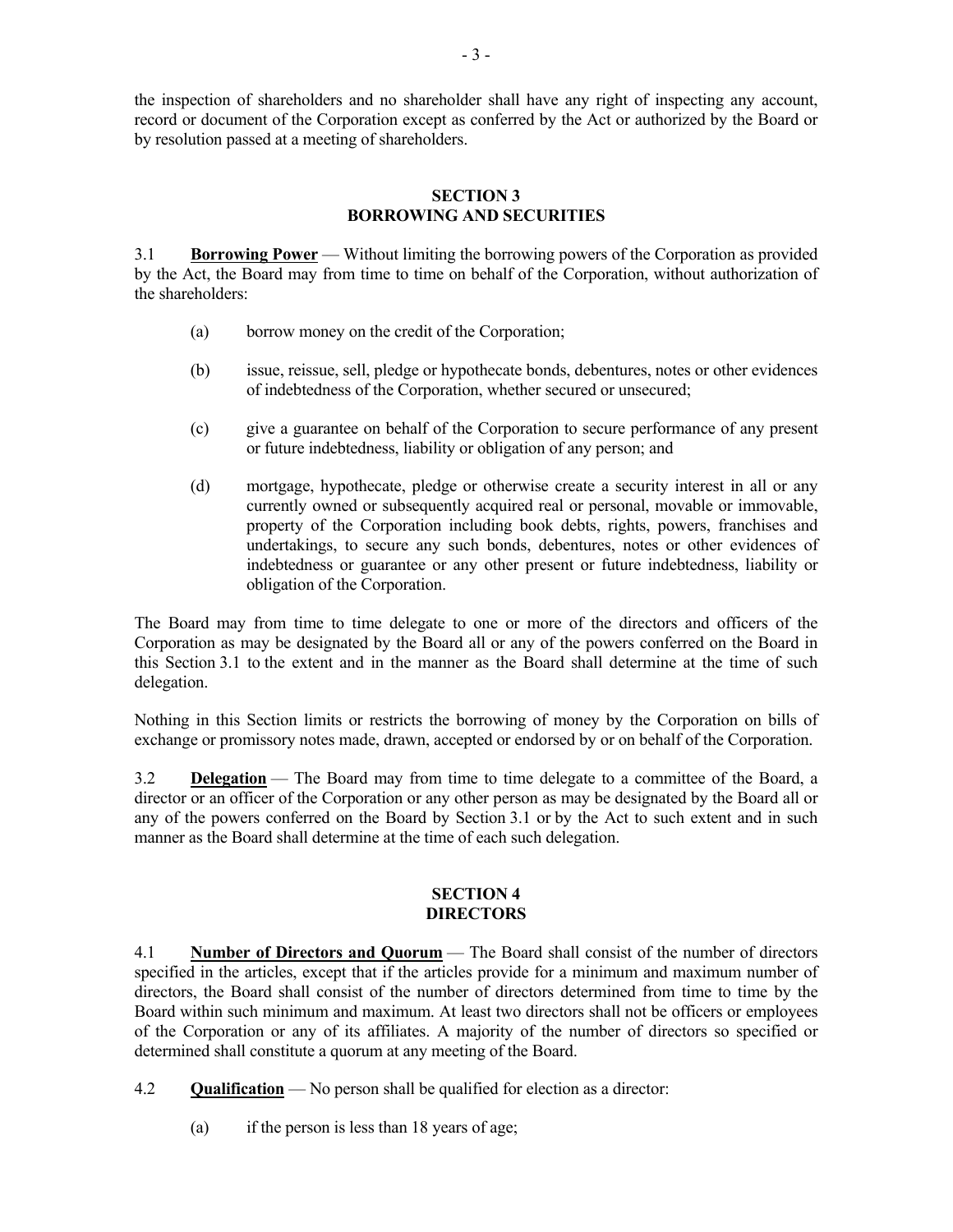- (b) if the person is of unsound mind and has been so found by a court in Canada or elsewhere;
- (c) if the person is not an individual; or
- (d) if the person has the status of a bankrupt.

At least 25% percent of the directors must be resident Canadians.

4.3 **Election and Term** — The election of directors shall take place at each annual meeting of shareholders. All the directors then in office shall retire but, if qualified, shall be eligible for reelection. The election shall be by resolution. If an election of directors is not held at the proper time, the incumbent directors shall continue in office until their successors are elected.

4.4 **Removal of Directors** — The shareholders may by resolution passed at a special meeting remove any director from office and the vacancy created by such removal may be filled at the same meeting failing which it may be filled by the directors.

4.5 **Vacation of Office** — A director ceases to hold office when such director: (a) dies or resigns; (b) is removed from office by the shareholders in accordance with the Act; or (c) ceases to be qualified for election as a director in accordance with the Act. A resignation of a director becomes effective at the time a written resignation is received by the Corporation or the time specified in such resignation, whichever is later.

4.6 **Vacancies** — Subject to the Act, a quorum of the Board may fill a vacancy in the Board, except a vacancy resulting from an increase in the number or the minimum or maximum number of directors, or from a failure of the shareholders to elect the number of directors required to be elected at any meeting of shareholders. In the absence of a quorum of the Board, or if the vacancy has arisen from a failure of the shareholders to elect the number of directors required to be elected at any meeting of shareholders, the Board shall forthwith call a special meeting of shareholders to fill the vacancy. If the Board fails to call such meeting or if there are no directors then in office, any shareholder may call the meeting.

4.7 **Action by the Board** — The Board shall manage, or supervise the management of, the business and affairs of the Corporation. Subject to Section 4.9, the powers of the Board may be exercised by resolution passed at a meeting at which a quorum is present or by resolution in writing signed by all the directors entitled to vote on that resolution at a meeting of the Board. Where there is a vacancy in the Board, the remaining directors may exercise all the powers of the Board so long as a quorum remains in office.

4.8 **Residence** — The Board shall not transact business at a meeting, other than filling a vacancy in the Board, unless at least 25% of the directors present are resident Canadians, except where:

- (a) a resident Canadian director who is unable to be present approves in writing or by telephonic, electronic or other communications facilities, the business transacted at the meeting; and
- (b) the required number of resident Canadians would have been present had that director been present at the meeting.

4.9 **Meeting by Communications Facility** — A director may, in accordance with the Regulations, participate in a meeting of the Board, or a committee of the Board, by means of a telephonic, electronic or other communications facility that permits all participants to communicate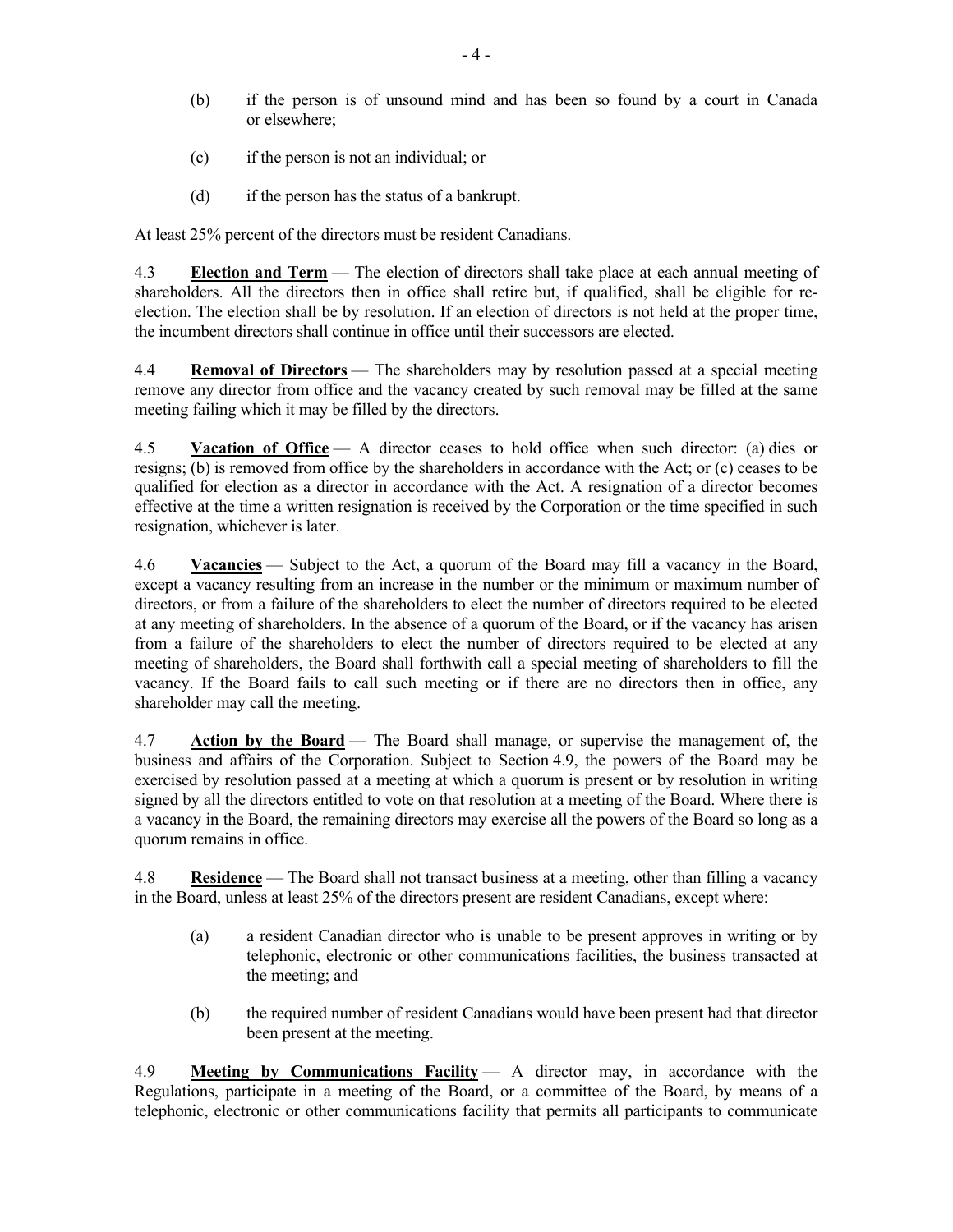adequately with each other during the meeting. A director participating in such a meeting by such means is deemed to be present at the meeting.

4.10 **Place of Meetings** — Meetings of the Board may be held at any place in or outside Canada.

4.11 **Calling of Meetings** — Meetings of the Board shall be held from time to time at such time and at such place as the Board, the Chairman of the Board, the Chief Executive Officer or any two directors may determine.

4.12 **Notice of Meeting** — Notice of the time and place of each meeting of the Board shall be given in the manner provided in Section 11.1 to each director not less than 24 hours before the time when the meeting is to be held. A notice of a meeting of directors need not specify the purpose of or the business to be transacted at the meeting except where the Act requires such purpose or business to be specified, including any proposal to:

- (a) submit to the shareholders any question or matter requiring approval of the shareholders;
- (b) fill a vacancy among the directors or in the office of auditor or appoint additional directors;
- (c) issue securities;
- (d) issued shares of a series;
- (e) declare dividends;
- (f) purchase, redeem or otherwise acquire shares of the Corporation;
- (g) pay a commission for the sale of shares;
- (h) approve a management proxy circular;
- (i) approve a take-over bid circular or directors' circular;
- (j) approve any annual financial statements; or
- (k) adopt, amend or repeal by-laws.

A director may in any manner waive notice of or otherwise consent to a meeting of the Board, and attendance of a director at a meeting constitutes a waiver of notice, unless the director is attending for the express purposes of objecting to the transaction of any business on the grounds that the meeting is not lawfully called.

4.13 **First Meeting of New Board** — Provided a quorum of directors is present, each newly elected Board may without notice hold its first meeting immediately following the meeting of shareholders at which such Board is elected.

4.14 **Adjourned Meeting** — Notice of an adjourned meeting of the Board is not required if the time and place of the adjourned meeting is announced at the original meeting.

4.15 **Regular Meetings** — The Board may appoint a day or days in any month or months for regular meetings of the Board at a place and hour to be named. A copy of any resolution of the Board fixing the place and time of such regular meetings shall be sent to each director forthwith after being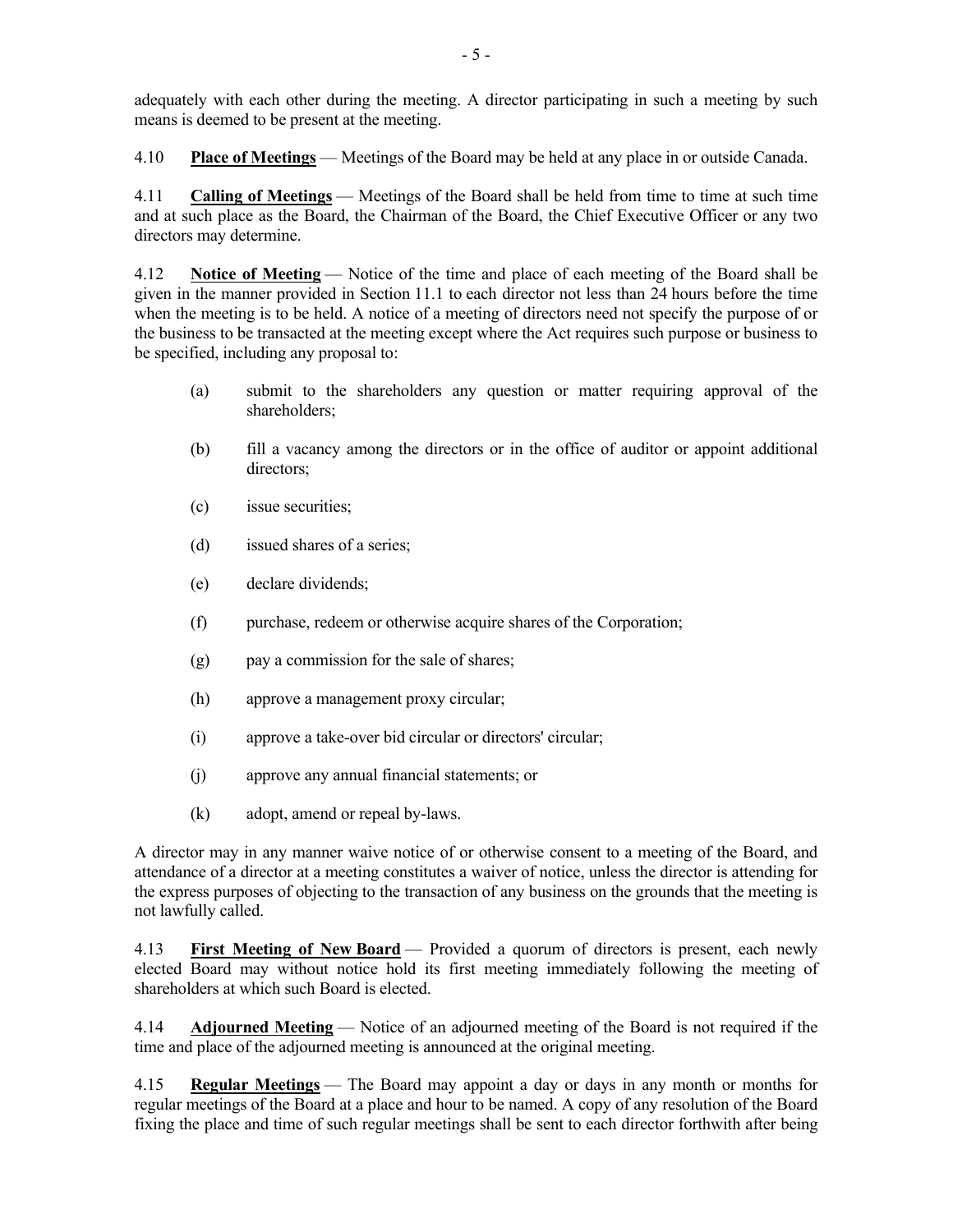passed, but no other notice shall be required for any such regular meeting except where the Act requires the purpose thereof or the business to be transacted thereat to be specified.

4.16 **Chairman** — The chairman of any meeting of the Board shall be the first mentioned of such of the following officers as have been appointed and who is a director and is present at the meeting: Chairman of the Board, lead director or Chief Executive Officer. If no such person is present, the directors present shall choose one of their number to be chairman.

4.17 **Votes to Govern** — At all meetings of the Board every question shall be decided by a majority of the votes cast on the question of those directors entitled to vote. In case of an equality of votes the chairman of the meeting shall not be entitled to a second or casting vote.

4.18 **Conflict of Interest** — A director or officer who is a party to, or who is a director or officer of or has a material interest in any person who is a party to, a material contract or a material transaction or proposed material contract or proposed material transaction, with the Corporation shall disclose the nature and extent of such director's or officer's interest at the time and in the manner provided by the Act.

4.19 **Remuneration and Expenses** — The directors shall be paid such remuneration for their services as the Board may from time to time determine. The directors shall also be entitled to be reimbursed for travelling and other expenses properly incurred by them in attending meetings of the Board or any committee thereof. Nothing herein contained shall preclude any director from serving the Corporation in any other capacity and receiving remuneration therefor in that capacity.

# **SECTION 5 DELEGATION**

5.1 **Committees of the Board** — The Board may appoint from among the directors one or more committees of the Board and delegate to them any of the powers of the Board except those which, under the Act, a committee of the Board has no authority to exercise.

5.2 **Audit Committee** — The Board shall appoint from among the directors an audit committee composed of not fewer than three directors, a majority of whom are not officers or employees of the Corporation or any affiliate of the Corporation. The auditor of the Corporation or any member of the audit committee may call a meeting of the committee.

5.3 **Transaction of Business** — Subject to Section 4.9, the powers of a committee of directors may be exercised by a meeting at which a quorum is present or by resolution in writing signed by all the members of such committee who would have been entitled to vote on that resolution at a meeting of the committee. Meetings of such committee may be held at any place in or outside Canada.

5.4 **Procedure** — Unless otherwise determined by the Board, each committee shall have the power to fix its quorum and to regulate its procedure.

# **SECTION 6 OFFICERS**

6.1 **General** — The Board may from time to time appoint a Chairman of the Board, a Chief Executive Officer, a President, one or more Executive Vice-Presidents, Senior Vice-Presidents, Vice-Presidents, a Corporate Secretary, Chief Financial Officer and such other officers as the Board may determine, including one or more assistants to any of the officers so appointed. Subject to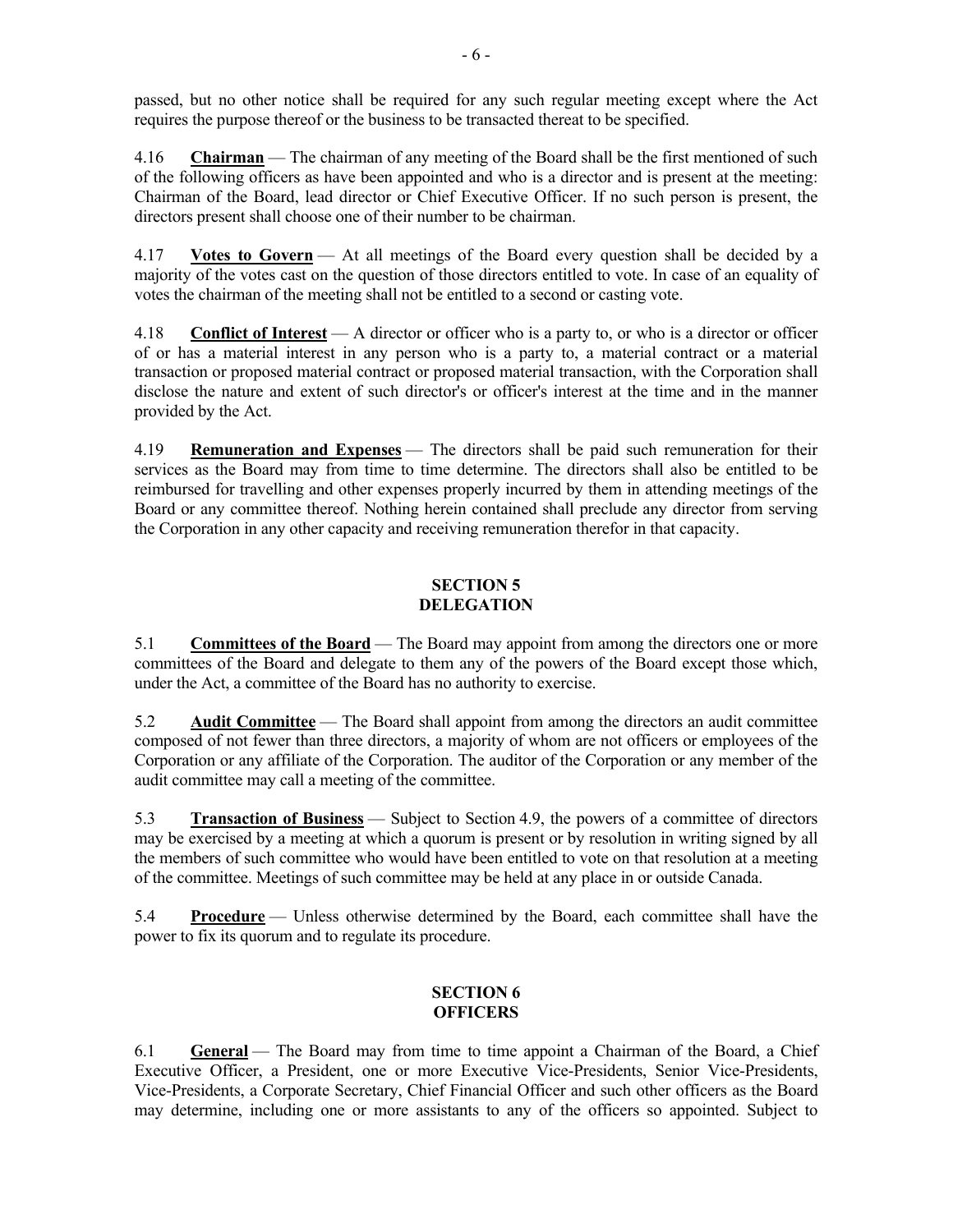Sections 6.2 and 6.3, an officer may but need not be a director and one person may hold more than one office.

6.2 **Chairman of the Board** — The Chairman of the Board, if any, shall be appointed from among the directors and shall, when present, be chairman of meetings of shareholders and the Board and shall have such other powers and duties as the Board may determine.

6.3 **Chief Executive Officer** — Unless the Board otherwise determines, the Chief Executive Officer shall be appointed from among the directors and shall have the general supervision of the business and affairs of the Corporation and, in the absence of the Chairman of the Board, shall be chairman at meetings of shareholders and the Board when present.

6.4 **President** — A President shall have such powers and duties as the Board or the Chief Executive Officer may determine.

6.5 **Executive Vice-President, Senior Vice-President, Vice-President** — Each of an Executive Vice-President, a Senior Vice-President and a Vice-President shall have such powers and duties as the Board or the Chief Executive Officer may determine.

6.6 **Corporate Secretary** — The Corporate Secretary shall attend and be the secretary of all meetings of the Board, shareholders and committees of the Board and shall enter or cause to be entered into records kept for that purpose minutes of all proceedings thereat; shall give or cause to be given, as and when instructed, all notices to shareholders, directors, officers, auditors and members of committees of the Board; shall be the custodian of the corporate seal of the Corporation and of all books, papers, records, documents and instruments belonging to the Corporation; and shall have such other powers and duties as the Board or the Chief Executive Officer may determine.

6.7 **Chief Financial Officer** — The Chief Financial Officer shall keep proper books of account and accounting records with respect to all financial and other transactions of the Corporation and shall be responsible for the deposit of money, the safe-keeping of securities and the disbursement of the funds of the Corporation; shall render to the Board whenever required an account of all transactions as Chief Financial Officer and of the financial position of the Corporation; and shall have such powers and duties as the Board or the Chief Executive Officer may determine.

6.8 **Other Officers** — The powers and duties of all other officers shall be such as the Board or the Chief Executive Officer may determine. Any of the powers and duties of an officer to whom an assistant has been appointed may be exercised and performed by such assistant, unless the Board or the Chief Executive Officer otherwise directs.

6.9 **Variation of Powers and Duties** — The Board may from time to time and subject to the Act, vary, add to or limit the powers and duties of any officer.

6.10 **Term of Office** — The Board, in its discretion, may remove any officer of the Corporation without prejudice to such officer's rights under any employment contract. Otherwise each officer appointed by the Board shall hold office until such officer's successor is appointed, or until such officer's earlier resignation.

6.11 **Conflict of Interest** — An officer shall disclose his or her interest in any material contract or material transaction, whether entered into or proposed, in accordance with Section 4.18.

6.12 **Agents and Attorneys** — The Board shall have the power from time to time to appoint agents or attorneys for the Corporation within or outside Canada with such powers (including the power to sub-delegate) of management, administration or otherwise as the Board may specify.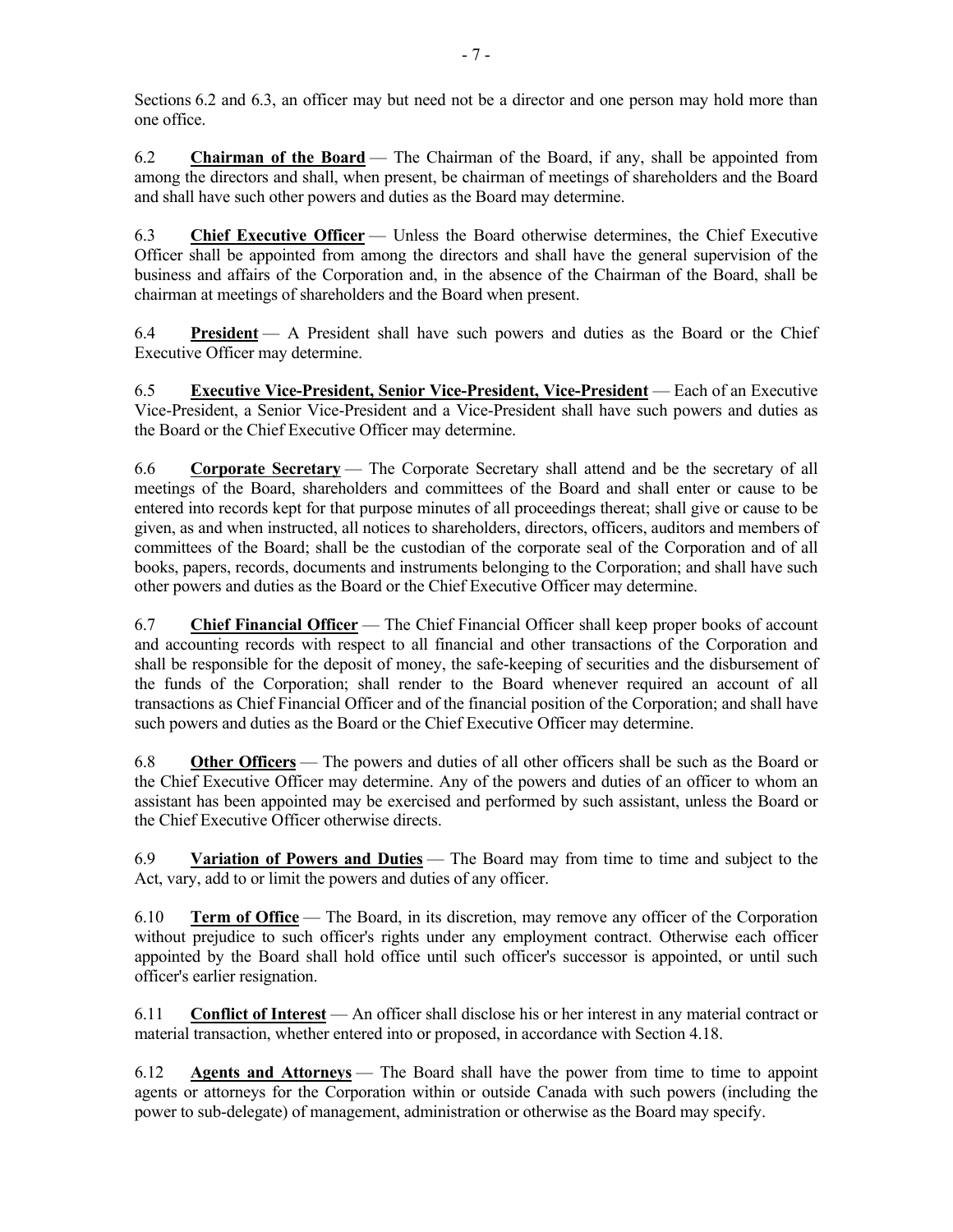### **SECTION 7 PROTECTION OF DIRECTORS, OFFICERS AND OTHERS**

7.1 **Indemnity** — The Corporation shall indemnify a director or officer, a former director or officer or a person who acts or acted at the Corporation's request as a director or officer, or in a similar capacity of another entity, and the heirs and legal representatives of such a person to the extent permitted by the Act.

7.2 **Insurance** — The Corporation may purchase and maintain insurance for the benefit of any person referred to in Section 7.1 to the extent permitted by the Act.

### **SECTION 8 SHARES**

8.1 **Allotment** — Subject to the Act and the articles, the Board may from time to time allot or grant options to purchase the whole or any part of the authorized and unissued shares of the Corporation at such times and to such persons and for such consideration as the Board shall determine, provided that no share shall be issued until it is fully paid as provided by the Act.

8.2 **Registration of Transfer** — No transfer of shares shall be registered in a securities register except on presentation of the certificate representing such shares with an endorsement which complies with the Act, together with such reasonable assurance or evidence of signature, identification and authority to transfer as the Board may from time to time prescribe, on payment of all applicable taxes and any fees prescribed by the Board, on compliance with such restrictions on transfer as are authorized by the articles and on satisfaction of any lien referred to in Section 8.4.

8.3 **Transfer Agents and Registrars** — The Board may from time to time appoint a registrar to maintain the securities register and a transfer agent to maintain the register of transfers and may also appoint one or more branch registrars to maintain branch securities registers and one or more branch transfer agents to maintain branch registers of transfers, but one person may be appointed both registrar and transfer agent. The Board may at any time terminate any such appointment.

8.4 **Lien for Indebtedness** — If the articles provide that the Corporation shall have a lien on shares registered in the name of a shareholder indebted to the Corporation, such lien may be enforced, subject to any other provision of the articles, by the sale of the shares thereby affected or by any other action, suit, remedy or proceeding authorized or permitted by law or by equity and, pending such enforcement, the Corporation may refuse to register a transfer of the whole or any part of such shares.

8.5 **Non-recognition of Trusts** — Subject to the Act, the Corporation may treat the person in whose name a share is registered in the securities register as the person exclusively entitled to vote, to receive notices, to receive any dividend or other payments in respect of the share and otherwise to exercise all the rights and powers of an owner.

8.6 **Security Certificates** — Every holder of one or more securities of the Corporation shall be entitled, at the security holder's option, to a security certificate, or to a non-transferable written acknowledgement of such security holder's right to obtain a security certificate, stating the number and class or series of securities held by such security holder as shown on the securities register. Security certificates and acknowledgements of a security holder's right to a security certificate, respectively, shall be in such form as the Board shall from time to time approve. Any security certificate shall be signed in accordance with Section 2.2 and need not be under the corporate seal; provided that, unless the Board otherwise determines, certificates representing securities in respect of which a transfer agent and/or registrar has been appointed shall not be valid unless countersigned by or on behalf of such transfer agent and/or registrar. The signature of one of the signing officers or, in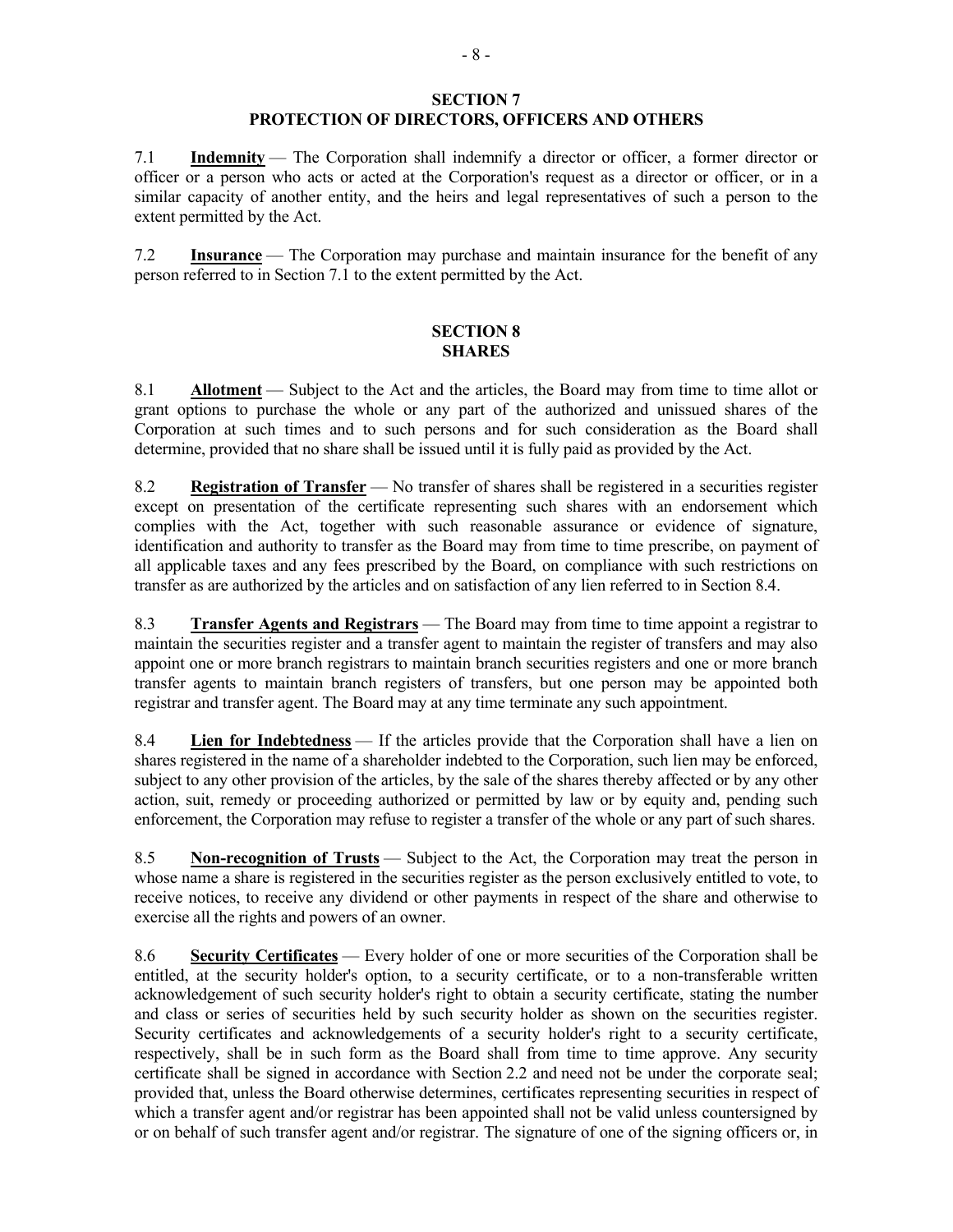the case of security certificates which are not valid unless countersigned by or on behalf of a transfer agent and/or registrar, the signatures of both signing officers, may be printed or mechanically reproduced in facsimile on security certificates and every such facsimile signature shall for all purposes be deemed to be the signature of the officer whose signature it reproduces and shall be binding on the Corporation. A security certificate executed as aforesaid shall be valid notwithstanding that one or both of the officers whose facsimile signature appears thereon no longer holds office at the date of issue of the certificate.

8.7 **Replacement of Security Certificates** — The Board or any officer or agent designated by the Board may in its or such person's discretion direct the issue of a new security certificate in lieu of and on cancellation of a security certificate that has been mutilated or in substitution for a security certificate claimed to have been lost, destroyed or wrongfully taken on payment of such fee, not exceeding the amount prescribed by the Regulations, and on such terms as to indemnity, reimbursement of expenses and evidence of loss and of title as the Board may from time to time prescribe, whether generally or in any particular case.

8.8 **Joint Security Holders** — If two or more persons are registered as joint holders of any security, the Corporation shall not be bound to issue more than one certificate in respect thereof, and delivery of such certificate to one of such persons shall be sufficient delivery to all of them. Any one of such persons may give effectual receipts for the certificate issued in respect thereof or for any dividend, bonus, return of capital or other money payable or warrant issuable in respect of such security.

8.9 **Deceased Security Holders** — In the event of the death of a holder, or of one of the joint holders, of any security, the Corporation shall not be required to make any entry in the securities register in respect thereof or to make payment of any dividends thereon except on production of all such documents as may be required by law and on compliance with the reasonable requirements of the Corporation and its transfer agents.

# **SECTION 9 DIVIDENDS AND RIGHTS**

9.1 **Dividends** — Subject to the Act, the Board may from time to time declare dividends payable to the shareholders according to their respective rights and interests in the Corporation. Dividends may be paid in money or property or by issuing fully paid shares of the Corporation.

9.2 **Dividend Cheques** — A dividend payable in money shall be paid by cheque drawn on the Corporation's bankers or one of them to the order of each registered holder of shares of the class or series in respect of which it has been declared and mailed by prepaid ordinary mail to such registered holder at his or her recorded address, unless such holder otherwise directs. In the case of joint holders the cheque shall, unless such joint holders otherwise direct, be made payable to the order of all of such joint holders and mailed to them at their recorded address. The mailing of such cheque as aforesaid, unless the same is not paid on due presentation, shall satisfy and discharge the liability for the dividend to the extent of the sum represented thereby plus the amount of any tax which the Corporation is required to and does withhold.

9.3 **Non-receipt of Cheques** — In the event of non-receipt of any dividend cheque by the person to whom it is sent as aforesaid, the Corporation shall issue to such person a replacement cheque for a like amount on such terms as to indemnity, reimbursement of expenses and evidence of non-receipt and of title as the Board may from time to time prescribe, whether generally or in any particular case.

9.4 **Record Date for Dividends and Rights** — The Board may fix in advance a date, preceding by not more than 60 days, or such other period as may be prescribed by the Regulations, the date for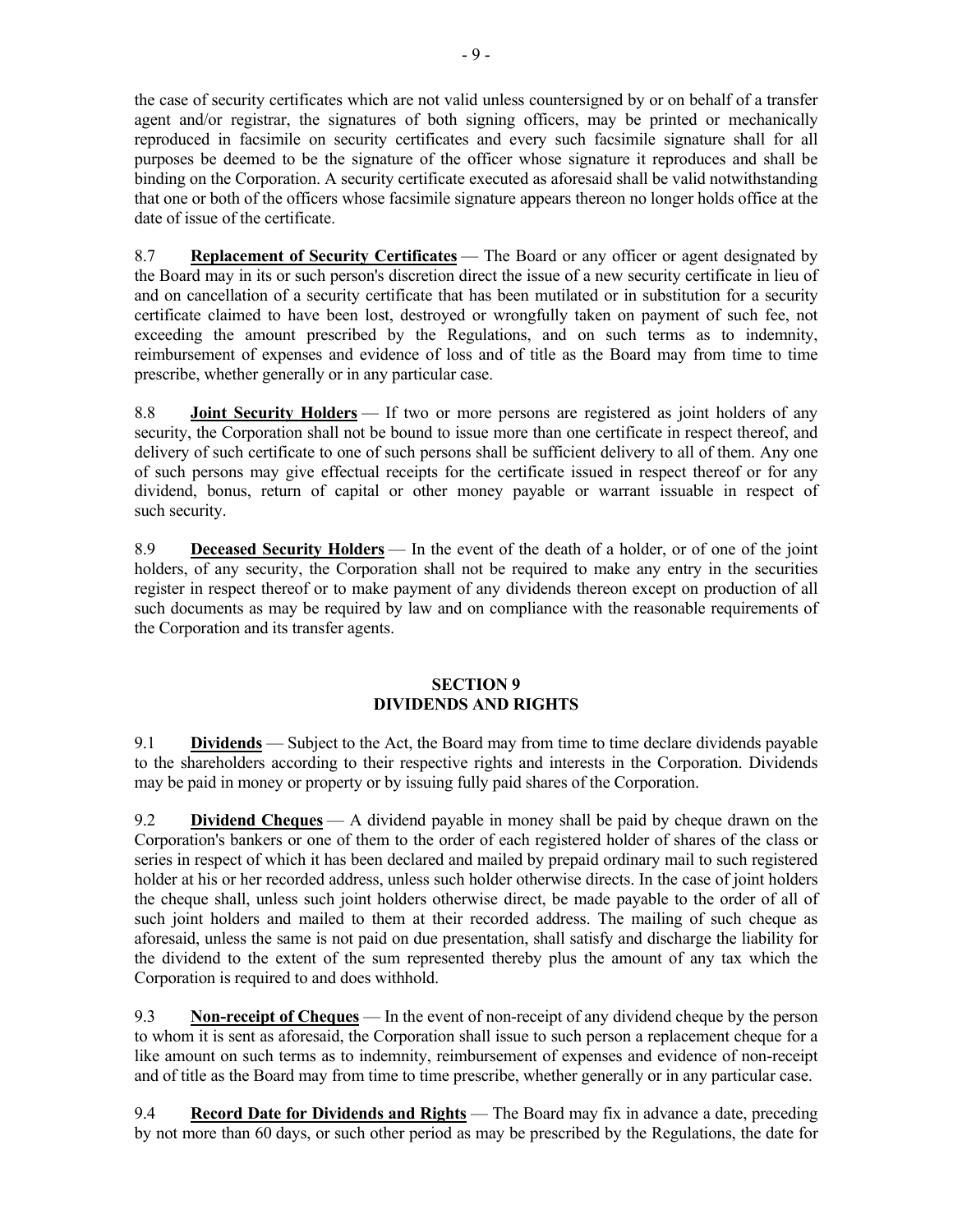the payment of any dividend or the date for the issue of any warrant or other evidence of the right to subscribe for securities of the Corporation, as a record date for the determination of the persons entitled to receive payment of such dividend or to exercise the right to subscribe for such securities, provided that notice of any such record date shall be given, not less than 7 days before such record date, or such other period as may be prescribed by the Regulations in the manner provided by the Act. Where no record date is fixed so, the record date for the determination of the persons entitled to receive payment of any dividend or to exercise the right to subscribe for securities of the Corporation shall be at the close of business on the day on which the resolution relating to such dividend or right to subscribe is passed by the Board.

9.5 **Unclaimed Dividends** — Any dividend unclaimed after the expiry of the applicable limitation period shall be forfeited and shall revert to the Corporation.

### **SECTION 10 MEETINGS OF SHAREHOLDERS**

10.1 **Annual Meetings** — The annual meeting of shareholders shall be held at such time in each year and, subject to Section 10.3, at such place as the Board, may from time to time determine, for the purpose of considering the financial statements and reports required by the Act to be placed before the annual meeting, electing directors, appointing auditors and for the transaction of such other business as may properly be brought before the meeting.

10.2 **Special Meetings** — The Board, the Chairman of the Board or the Chief Executive Officer shall have power to call a special meeting of shareholders at any time.

10.3 **Place of Meetings** — Meetings of shareholders shall be held at the registered office of the Corporation or elsewhere in the province in which the registered office is situate or, if the Board shall so determine, at some other place in Canada or, at some place outside Canada if such place is specified in the articles or all the shareholders entitled to vote at the meeting so agree.

10.4 **Participation by Electronic Means** — If the Corporation chooses to make available a telephonic, electronic or other communication facility that permits all participants to communicate adequately with each other during a meeting of shareholders, any person entitled to attend such meeting may participate in the meeting by means of such telephonic, electronic or other communication facility in the manner provided by the Act and the Regulations. A person participating in a meeting by such means is deemed to be present at the meeting. Notwithstanding any other provision of this by-law, any person participating in a meeting of shareholders pursuant to this Section who is entitled to vote at that meeting may vote, in accordance with the Act and the Regulations, by means of any telephonic, electronic or other communication facility that the Corporation has made available for that purpose.

10.5 **Meeting Held by Electronic Means** — Notwithstanding Section 10.3, if the directors or shareholders of the Corporation call a meeting of shareholders pursuant to the Act, those directors or shareholders, as the case may be, may determine that the meeting shall be held, in accordance with the Act and the Regulations, entirely by means of a telephonic, electronic or other communication facility that permits all participants to communicate adequately with each other during the meeting. Notwithstanding any other provision of this by-law, any person participating in a meeting of the shareholders pursuant this Section who is entitled to vote at that meeting may vote, in accordance with the Act and the Regulations, by means of any telephonic, electronic or other communication facility that the Corporation has made available for that purpose.

10.6 **Notice of Meetings** — Notice of the time and place of each meeting of shareholders shall be given in the manner provided in Section 11.1 not less than 21 nor more than 60 days before the date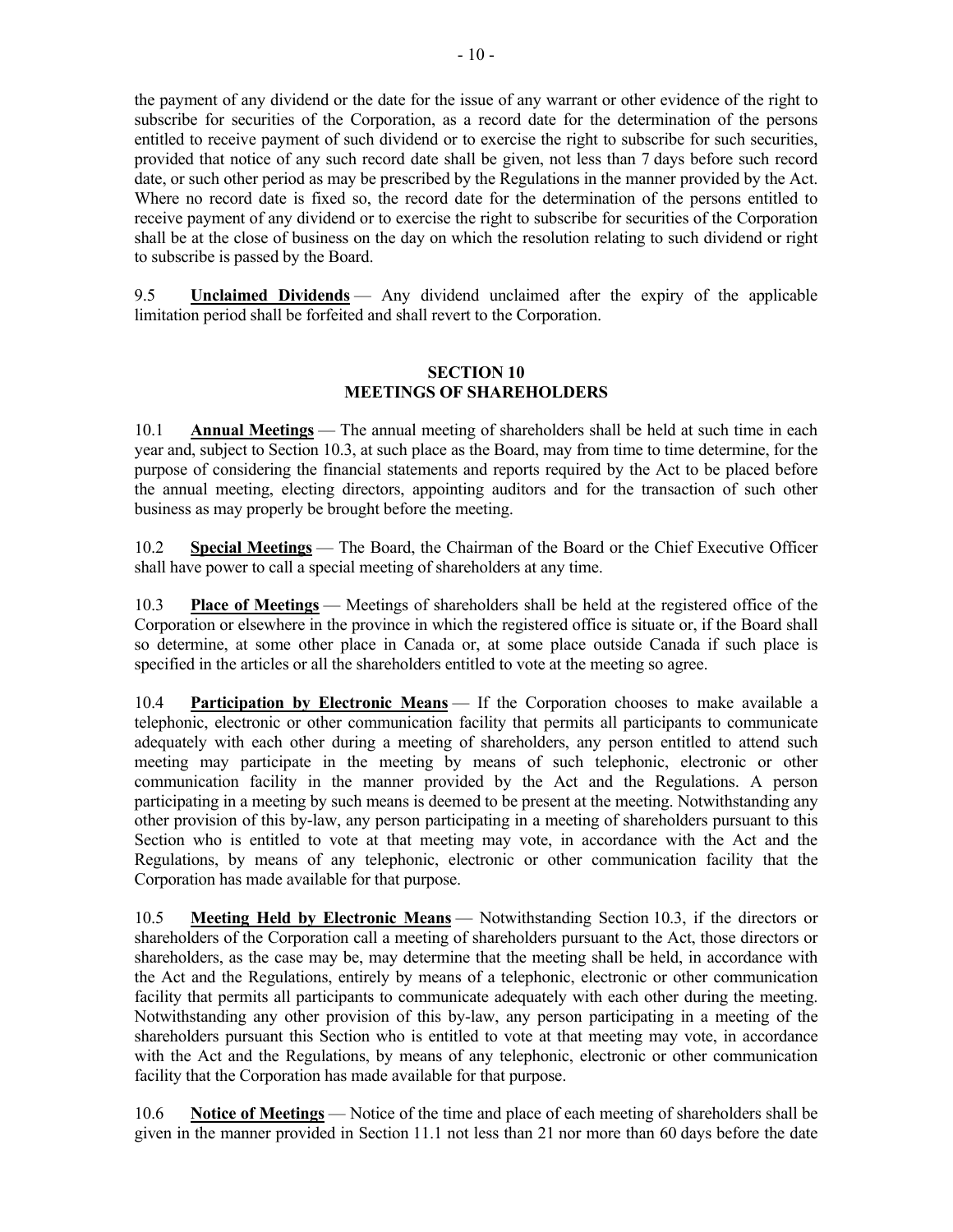of the meeting, or within such other period as may be provided by the Act or prescribed by the Regulations to each director, to the auditor and to each shareholder who at the close of business on the record date for notice, is entered in the securities register as the holder of one or more shares carrying the right to vote at the meeting. Notice of a meeting of shareholders called for any purpose other than consideration of the financial statements and auditors report, election of directors and reappointment of the incumbent auditors shall state the nature of such business in sufficient detail to permit the shareholder to form a reasoned judgment thereon and shall state the text of any special resolution to be submitted to the meeting.

10.7 **List of Shareholders Entitled to Notice** — For every meeting of shareholders, the Corporation shall prepare within the time specified by the Act a list of shareholders entitled to vote at the meeting, arranged in alphabetical order and showing the number of shares which each such shareholder is entitled to vote at the meeting. If a record date for voting is fixed pursuant to Section 10.9, the shareholders listed shall be those registered at the close of business on such record date. If no record date for voting is so fixed, the shareholders listed shall be those registered at the close of business on the record date for notice fixed pursuant to Section 10.8. If no record date for voting is fixed pursuant to Section 10.9 and no record date for notice is fixed pursuant to Section 10.8, the shareholders listed shall be those registered (a) at the close of business on the day immediately preceding the day on which notice of the meeting is given, or (b) on the day on which the meeting is held where no such notice is given. The list shall be available for examination by any shareholder during usual business hours at the registered office of the Corporation or at the place where the central securities register is maintained and at the meeting for which the list was prepared.

10.8 **Record Date for Notice** — The Board may fix in advance a date, preceding the date of any meeting of shareholders by not less than 21 days and not more than 60 days, or such other period as may be prescribed by the Regulations, as a record date for the determination of the shareholders entitled to notice of the meeting, and notice of any such record date shall be given not less than 7 days before such record date, or such other period as may be prescribed by the Regulations, by newspaper advertisement in the manner provided by the Act. If no record date for notice is so fixed, the record date for the determination of the shareholders entitled to notice of the meeting shall be (a) at the close of business on the day immediately preceding the day on which notice of the meeting is given, or (b) on the day on which the meeting is held where no such notice is given.

10.9 **Record Date for Voting** — The Board may fix in advance a date, preceding the date of any meeting of shareholders by not less than 21 days and not more than 60 days, or such other period as may be prescribed by the Regulations, as a record date for the determination of the shareholders entitled to vote at the meeting, and notice of any such record date shall be given not less than 7 days before such record date, or such other period as may be prescribed by the Regulations, by newspaper advertisement in the manner provided by the Act. If no record date for voting is so fixed, the record date for the determination of the shareholders entitled to vote at the meeting shall be at the close of business on the record date for notice fixed pursuant to Section 10.8. If no record date for voting is fixed pursuant to this Section and no record date for notice is fixed pursuant to Section 10.8, the record date for the determination of the shareholders entitled to vote at the meeting shall be (a) at the close of business on the day immediately preceding the day on which notice of the meeting is given, or (b) on the day on which the meeting is held where no such notice is given.

10.10 **Meetings without Notice** — A meeting of shareholders may be held at any time and place permitted by the Act without notice or on shorter notice than that provided for herein, and proceedings thereat shall not be invalidated (a) if all the shareholders entitled to vote thereat are present in person or represented by proxy or if those not present or represented by proxy, waive notice before or after the meeting or the time prescribed for the notice thereof, in writing of such meeting being held, and (b) if the auditors and the directors are present or if those not present, waive notice of or otherwise consent to such meeting being held. At such a meeting any business may be transacted which the Corporation at a meeting of shareholders may transact. If the meeting is held at a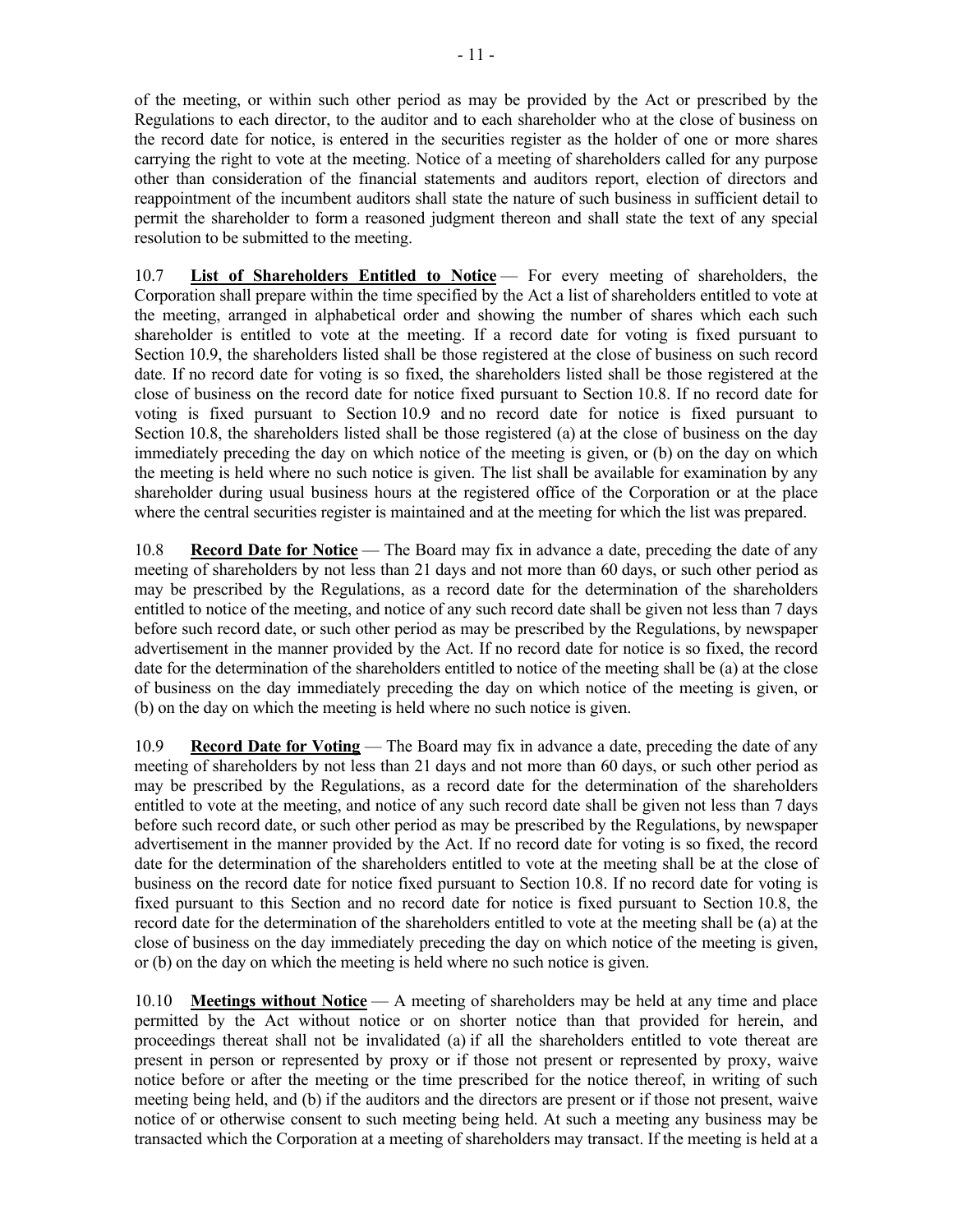place outside Canada, shareholders not present or represented by proxy, but who have waived notice of such meeting, shall also be deemed to have consented to the meeting being held at such place.

10.11 **Chairman, Secretary and Scrutineers** — The chairman of any meeting of shareholders shall be the first mentioned of such of the following officers as have been appointed and who is present at the meeting: Chairman of the Board, Chief Executive Officer or President. If no such officer is present within 15 minutes from the time fixed for holding the meeting, the persons present and entitled to vote shall choose one of their number to be chairman. If the secretary of the Corporation is absent, the chairman shall appoint some person, who need not be a shareholder, to act as secretary of the meeting. If desired, one or more scrutineers, who need not be shareholders, may be appointed by a resolution or by the chairman with the consent of the meeting.

10.12 **Persons Entitled to be Present** — The only persons entitled to attend a meeting of shareholders shall be those entitled to vote thereat, the directors and auditor of the Corporation and others who, although not entitled to vote, are entitled or required under the Act or the articles or bylaws to be present at the meeting. Any other person may be admitted only on the invitation of the chairman of the meeting or with the consent of the meeting.

10.13 **Quorum** — Subject to the Act, a quorum for the transaction of business at any meeting of shareholders shall be one person present in person, being a shareholder entitled to vote thereat or a duly appointed representative or proxyholder for an absent shareholder so entitled, and holding or representing in the aggregate not less than 30% of the outstanding shares of the Corporation entitled to vote at the meeting. If a quorum is present at the opening of any meeting of shareholders, the shareholders present or represented may proceed with the business of the meeting notwithstanding that a quorum is not present throughout the meeting. If a quorum is not present at the opening of any meeting of shareholders, the shareholders present or represented by proxy may adjourn the meeting to a fixed time and place, but may not transact any other business. If a meeting of shareholders is adjourned by one or more adjournments for an aggregate of less than 30 days it is not necessary to give notice of the adjourned meeting other than by announcement at the time of an adjournment. If a meeting of shareholders is adjourned by one or more adjournments for an aggregate of 30 days or more but not more than 90 days, notice of the adjourned meeting shall be given as for an original meeting but the management of the Corporation shall not be required to send a form of proxy in the form provided by the Act to each shareholder who is entitled to receive notice of the meeting. Those shareholders present at any duly adjourned meeting shall constitute a quorum.

10.14 **Right to Vote** — Subject to the Act as to authorized representatives of any other body corporate or association and restrictions on intermediary voting, for any meeting of shareholders every person who is named in the list of shareholders entitled to vote prepared for purposes of such meeting shall be entitled to vote the shares shown opposite such person's name. For any meeting of shareholders where a list of shareholders entitled to vote has not been prepared for purposes of such meeting, the names of the persons appearing in the securities register at the close of business on the record date for voting as the holders of one or more shares carrying the right to vote at such meeting, shall be deemed to be the list of shareholders entitled to vote for purposes of such meeting.

10.15 **Proxies** — Every shareholder entitled to vote at a meeting of shareholders may appoint a proxyholder, or one or more alternate proxyholders, who need not be shareholders, to attend and act at the meeting in the manner and to the extent authorized and with the authority conferred by the proxy. A proxy shall be in writing executed by the shareholder or such shareholder's attorney and shall conform with the Act. Every such shareholder which is a body corporate or association may by resolution of its directors or governing body authorize an individual who need not be a shareholder to represent it at a meeting of shareholders and such individual may exercise on the shareholder's behalf all the powers it could exercise if it were an individual shareholder. The authority of such an individual shall be established by depositing with the Corporation a certified copy of such resolution,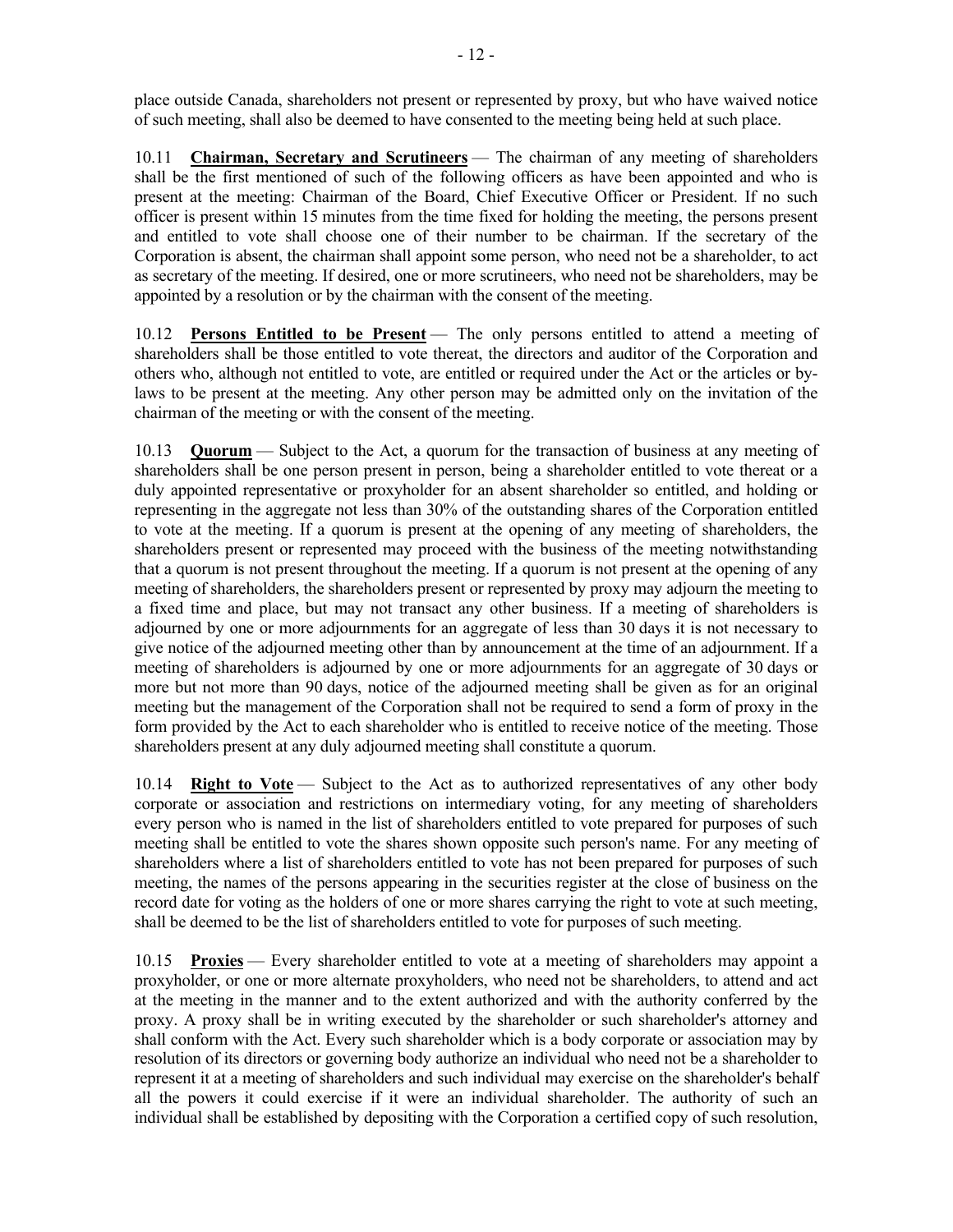or in such other manner as may be satisfactory to the secretary of the Corporation or the chairman of the meeting.

10.16 **Time for Deposit of Proxies** — The Board may specify in a notice calling a meeting of shareholders a time, preceding the time of such meeting by not more than 48 hours exclusive of nonbusiness days, before which time proxies to be used at such meeting must be deposited. A proxy shall be acted on only if, prior to the time so specified, it shall have been deposited with the Corporation or an agent thereof specified in such notice or, if no such time is specified in such notice, unless it has been received by the secretary of the Corporation or by the chairman of the meeting or any adjournment thereof prior to the time of voting.

10.17 **Joint Shareholders** — If two or more persons hold shares jointly, one of them present in person or represented by proxy at a meeting of shareholders may, in the absence of the other or others, vote the shares; but if two or more of those persons are present in person or represented by proxy and vote, they shall vote as one on the shares jointly held by them.

10.18 **Votes to Govern** — At any meeting of shareholders every question shall, unless otherwise required by the articles or by-laws or by law, be determined by a majority of the votes cast on the question. In case of an equality of votes either on a show of hands or on a ballot or on results of electronic voting, the chairman of the meeting shall not be entitled to a second or casting vote.

10.19 **Show of Hands** — Any question at a meeting of shareholders shall be decided by a show of hands unless a ballot thereon is required or demanded as hereinafter provided. On a show of hands every person who is present and entitled to vote shall have one vote. Whenever a vote by show of hands shall have been taken on a question, unless a ballot thereon is so required or demanded, a declaration by the chairman of the meeting that the vote on the question has been carried or carried by a particular majority or not carried and an entry to that effect in the minutes of the meeting shall be *prima facie* evidence of the fact without proof of the number or proportion of the votes recorded in favour of or against any resolution or other proceeding in respect of the question, and the result of the vote so taken shall be the decision of the shareholders on the question.

10.20 **Ballots** — On any question proposed for consideration at a meeting of shareholders, and whether or not a show of hands has been taken thereon, the chairman may require a ballot of any person present and any shareholder or proxyholder entitled to vote on such question at the meeting may demand a ballot. A ballot so demanded shall be taken in such manner as the chairman shall direct. A demand for a ballot may be withdrawn at any time prior to the taking of the ballot. If a ballot is taken each person present shall be entitled, in respect of the shares which such person is entitled to vote at the meeting on the question, to that number of votes provided by the Act or the articles, and the result of the ballot so taken shall be the decision of the shareholders on the question.

10.21 **Electronic Voting** — If the Corporation chooses to make available a telephonic, electronic or other communication facility, in accordance with the Act and the Regulations, that permits shareholders to vote by means of such facility then, notwithstanding any other provision of this bylaw, any vote may be held, in accordance with the Act and the Regulations, entirely by means of such facility.

10.22 **Adjournment** — If a meeting of shareholders is adjourned for less than 30 days, it shall not be necessary to give notice of the adjourned meeting, other than by announcement at the earliest meeting that is adjourned. If a meeting of shareholders is adjourned by one or more adjournments for an aggregate of 30 days or more, notice of the adjourned meeting shall be given as for an original meeting.

10.23 **Resolution in Writing** — A resolution in writing signed by all the shareholders entitled to vote on that resolution at a meeting of shareholders is as valid as if it had been passed at a meeting of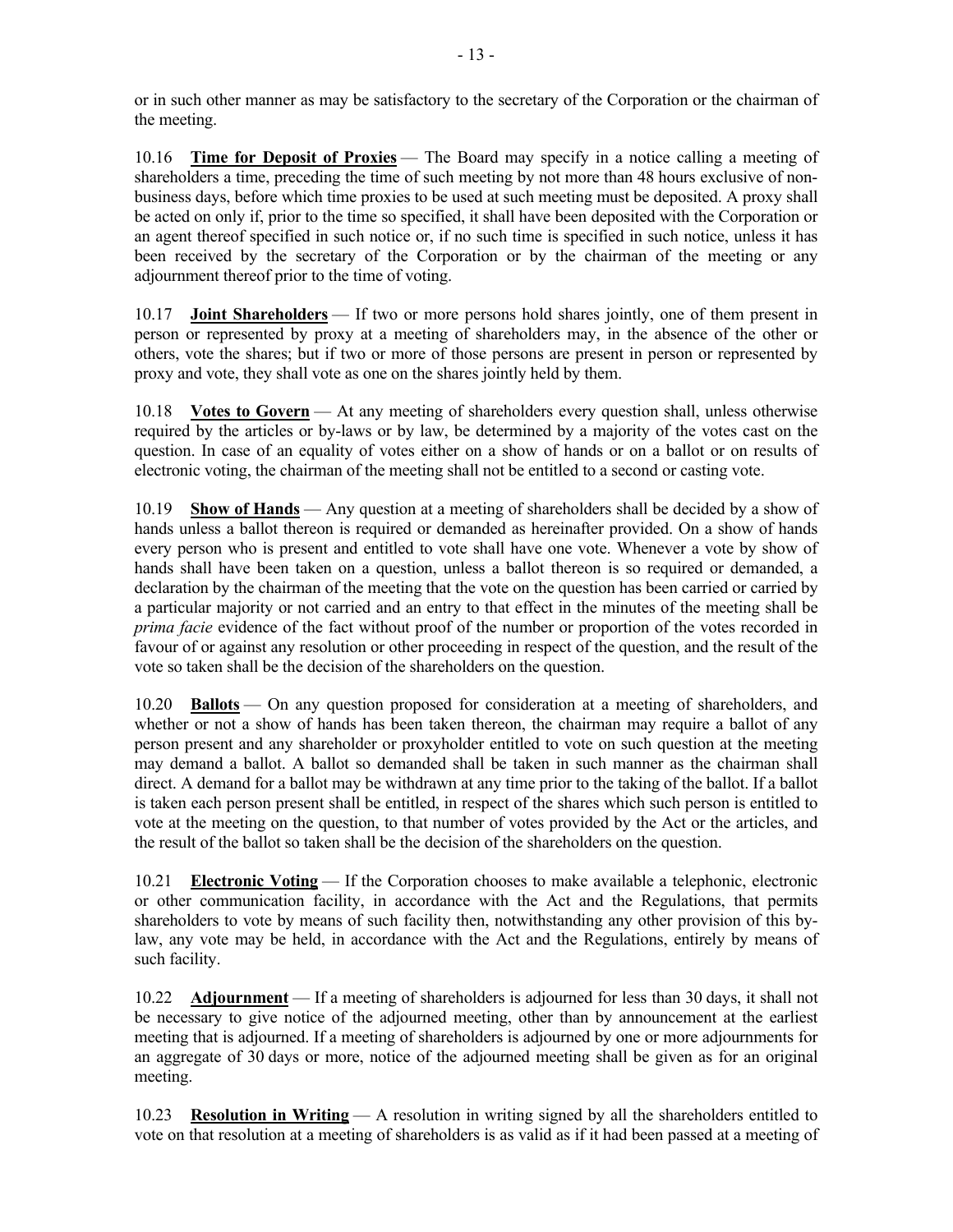the shareholders unless a written statement with respect to the subject matter of the resolution is submitted by a director or the auditors in accordance with the Act.

### **SECTION 11 NOTICES**

11.1 **Method of Giving Notices** — Any notice (which term includes any communication or document) to be given (which term includes sent, delivered or served) pursuant to the Act, the Regulations, the articles, the by-laws or otherwise to a shareholder, director, officer or member of a committee of the Board or to the auditors shall be sufficiently given if delivered personally to the person to whom it is to be given or if delivered to such person's recorded address or if mailed to such person at such person's recorded address by prepaid ordinary or air mail or if sent to such person at his or her recorded address by facsimile or if provided in the form of an electronic document in accordance with Section 12.1. A notice so delivered shall be deemed to have been given when it is delivered personally or to the recorded address as aforesaid; a notice so mailed shall be deemed to have been given when deposited in a post office or public letter box; and a notice so sent by any means of transmitted or recorded communication shall be deemed to have been given when dispatched or delivered to the appropriate communication company or agency or its representative for dispatch. The secretary may change or cause to be changed the recorded address of any shareholder, director, officer, auditor or member of a committee of the Board in accordance with any information believed by the secretary to be reliable.

11.2 **Notice to Joint Shareholders** — If two or more persons are registered as joint holders of any share, any notice shall be addressed to all of such joint holders but notice to one of such persons shall be sufficient notice to all of them.

11.3 **Computation of Time** — In computing the date when notice must be given under any provision requiring a specified number of days notice of any meeting or other event, the date of giving the notice shall be excluded and the date of the meeting or other event shall be included.

11.4 **Undelivered Notices** — If any notice given to a shareholder pursuant to Section 11.1 is returned on two consecutive occasions because such shareholder cannot be found, the Corporation shall not be required to give any further notices to such shareholder until such shareholder informs the Corporation in writing of his or her new address.

11.5 **Omissions and Errors** — The accidental omission to give any notice to any shareholder, director, officer, auditor or member of a committee of the Board or the non-receipt of any notice by any such person or any error in any notice not affecting the substance thereof shall not invalidate any action taken at any meeting held pursuant to such notice or otherwise founded thereon.

11.6 **Persons Entitled by Death or Operation of Law** — Every person who, by operation of law, transfer, death of a shareholder or any other means whatsoever, shall become entitled to any share, shall be bound by every notice in respect of such share which shall have been duly given to the shareholder from whom such person derives title to such share prior to such person's name and address being entered on the securities register (whether such notice was given before or after the happening of the event on which such person became so entitled) and prior to such person furnishing to the Corporation the proof of authority or evidence of entitlement provided by the Act.

11.7 **Waiver of Notice** — Any shareholder, (or such shareholder's duly appointed proxyholder), director, officer, auditors or member of a committee of the Board may at any time waive any notice, or waive or abridge the time for any notice, required to be given to such person under the Act, the Regulations, the articles, the by-laws or otherwise and such waiver or abridgement, whether given before or after the meeting or other event of which notice is required to be given, shall cure any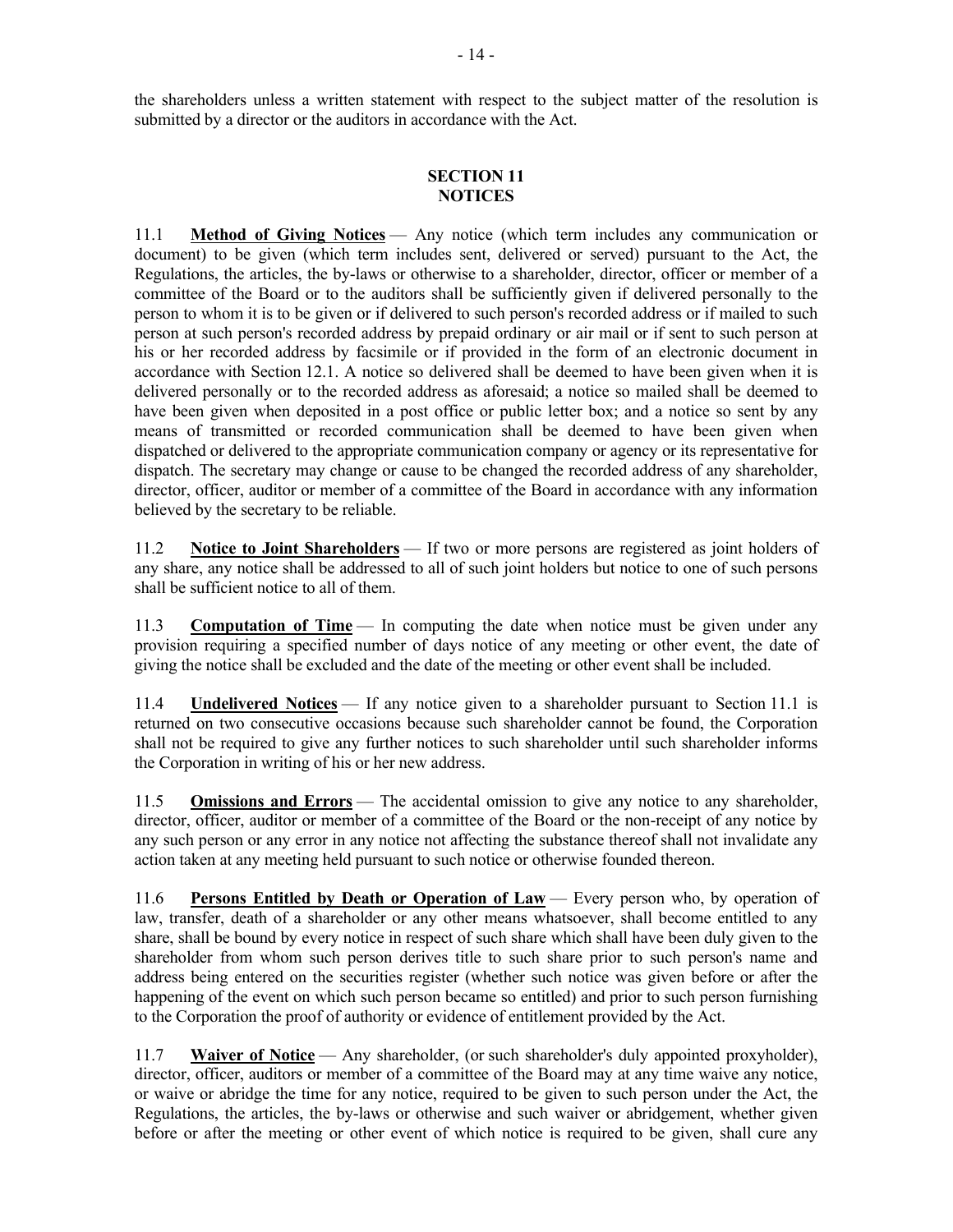default in the giving or in the time of such notice, as the case may be. Any such waiver or abridgement shall be in writing except a waiver of notice of a meeting of shareholders or of the Board or of a committee of the Board which may be given in any manner.

#### **SECTION 12 DOCUMENTS IN ELECTRONIC FORM**

12.1 **Documents in Electronic Form** — Subject to any additional conditions set out in Section 12.2 of this by-law, a requirement under the Act, the Regulations or this by-law to provide a person with a notice, document or other information may be satisfied by the provision of an electronic document, provided that:

- (a) the addressee has consented, in the manner prescribed by the Regulations, if any, and has designated an information system for the receipt of electronic documents;
- (b) the electronic document is provided to the designated information system, unless otherwise prescribed by the Regulations; and
- (c) any other requirements of the Regulations have been complied with.

An addressee may revoke the consent referred to in Section 12.1(a). Nothing in this Section 12 shall require a person to create or otherwise provide an electronic document. Except where a notice, document or other information must be sent to a specific place (such as a registered address), an electronic document need not be sent to the designated information system if: (a) the document is posted on or made available through a generally accessible electronic source, such as a website; and (b) the addressee is provided with notice in writing of the availability and location of that electronic document. An electronic document shall be considered to have been received when it enters the information system designated by the addressee or if the document is posted on or made available through a generally accessible electronic source, when it is accessed by the addressee.

12.2 **Where Documents to be Created in Writing** — Where the Act or Regulations expressly require that a notice, document or other information be created in writing, such requirement shall be satisfied by the creation of an electronic document provided that, in addition to the conditions set out in Section 12.1:

- (a) the information in the electronic document is accessible so as to be usable for subsequent reference; and
- (b) any other requirements of the Regulations have been complied with.

12.3 **Where Documents to be Provided in Writing** — Where the Act or Regulations expressly require that a notice, document or other information be provided in writing, such requirement shall be satisfied by the provision of an electronic document provided that, in addition to the conditions set out in Section 12.1:

- (a) the information in the electronic document is accessible by the addressee and capable of being retained by the addressee, so as to be usable for subsequent reference; and
- (b) any other requirement of the Regulations have been complied with.